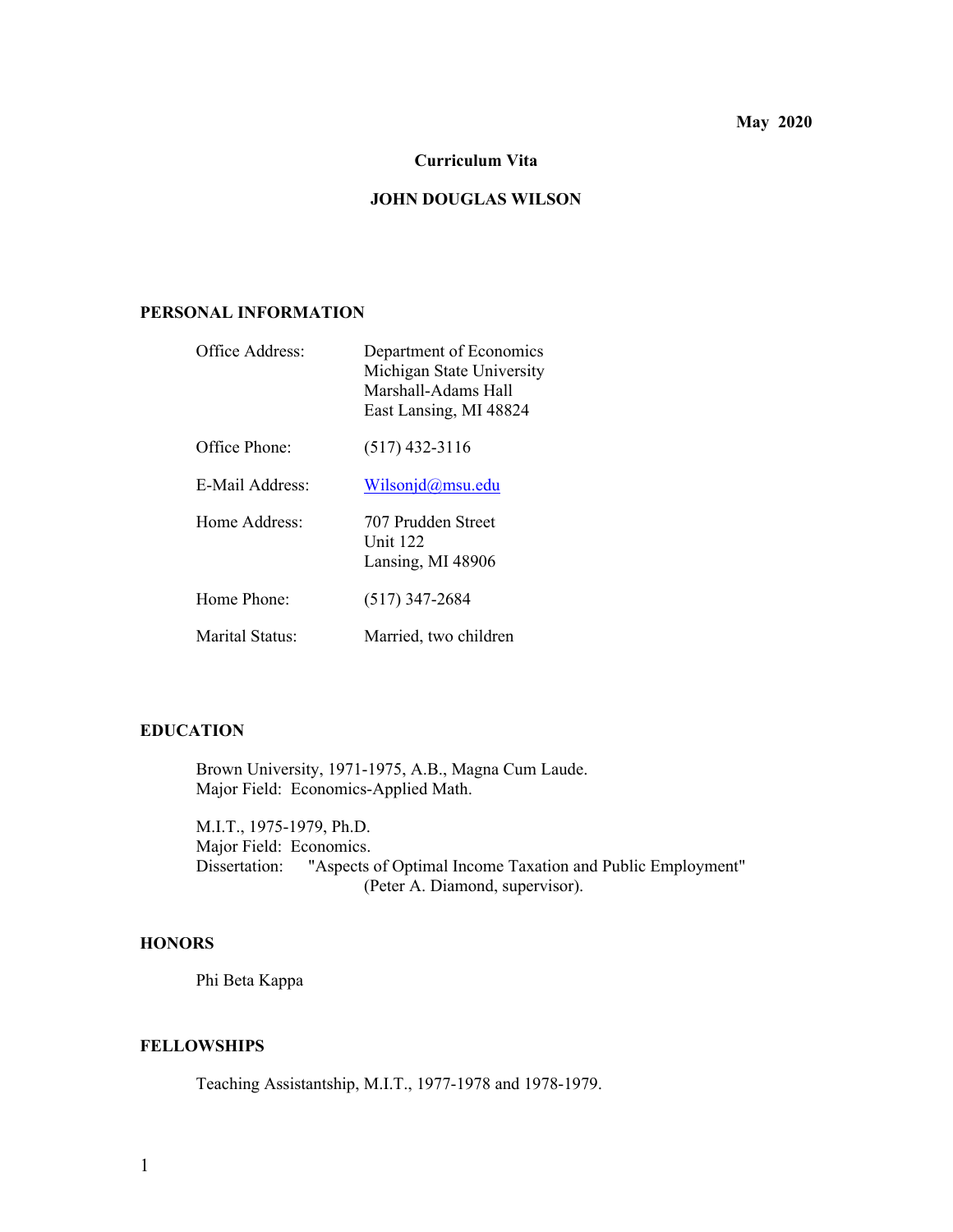## **EMPLOYMENT**

| 1998-present:   | Professor, Department of Economics, Michigan State University.                              |
|-----------------|---------------------------------------------------------------------------------------------|
| 1992-1996:      | Chair, Department of Economics, Indiana University, Bloomington.                            |
| 1990-1998:      | Professor, Department of Economics, Indiana University, Bloomington.                        |
| 1985-1990:      | Associate Professor, Department of Economics,<br>Indiana University, Bloomington.           |
| $1984 - 1985$ : | Visiting Assistant Professor, Department of Economics,<br>University of Wisconsin, Madison. |
| 1979-1984:      | Assistant Professor, Department of Economics, Columbia University.                          |

#### **EXTENDED VISITS (one month to one year)**

| July 2000: Visitor, Center for Economic Studies, University of Munich |
|-----------------------------------------------------------------------|
| (Presented three CES Lectures on "Theories of Tax Competition").      |

1996-97: Visiting Scholar, University of British Columbia.

April 1997: Visitor, Economic Policy Research Unit, University of Copenhagen.

 December 1996: Visitor, Center for Economic Studies, University of Munich (Presented three CES Lectures on "The Economics of Fiscal Competition").

## **PROFESSIONAL ACTIVITIES**

*FinanzArchiv*: Associate Editor, 2000-2014

*International Tax and Public Finance*: Associate Editor, 1998-2001; 2011-2013;

Editor-In-Chief, 2001-2010.

*Journal of Public Economic Theory*: Associate Editor, 1998-2010.

*Economics & Politics*: Associate Editor, 1990-2010.

*Journal of Urban Economics*: Editorial Board, 1991 - 2004.

*Journal of Public Economics*: Associate Editor,1998-2003.

*Journal of International Economics*: Associate Editor, 1988-91;

Co-Editor, 1992-95;

Associate Editor, 1995-2001.

*American Economic Review*: Board of Editors, 1989-94.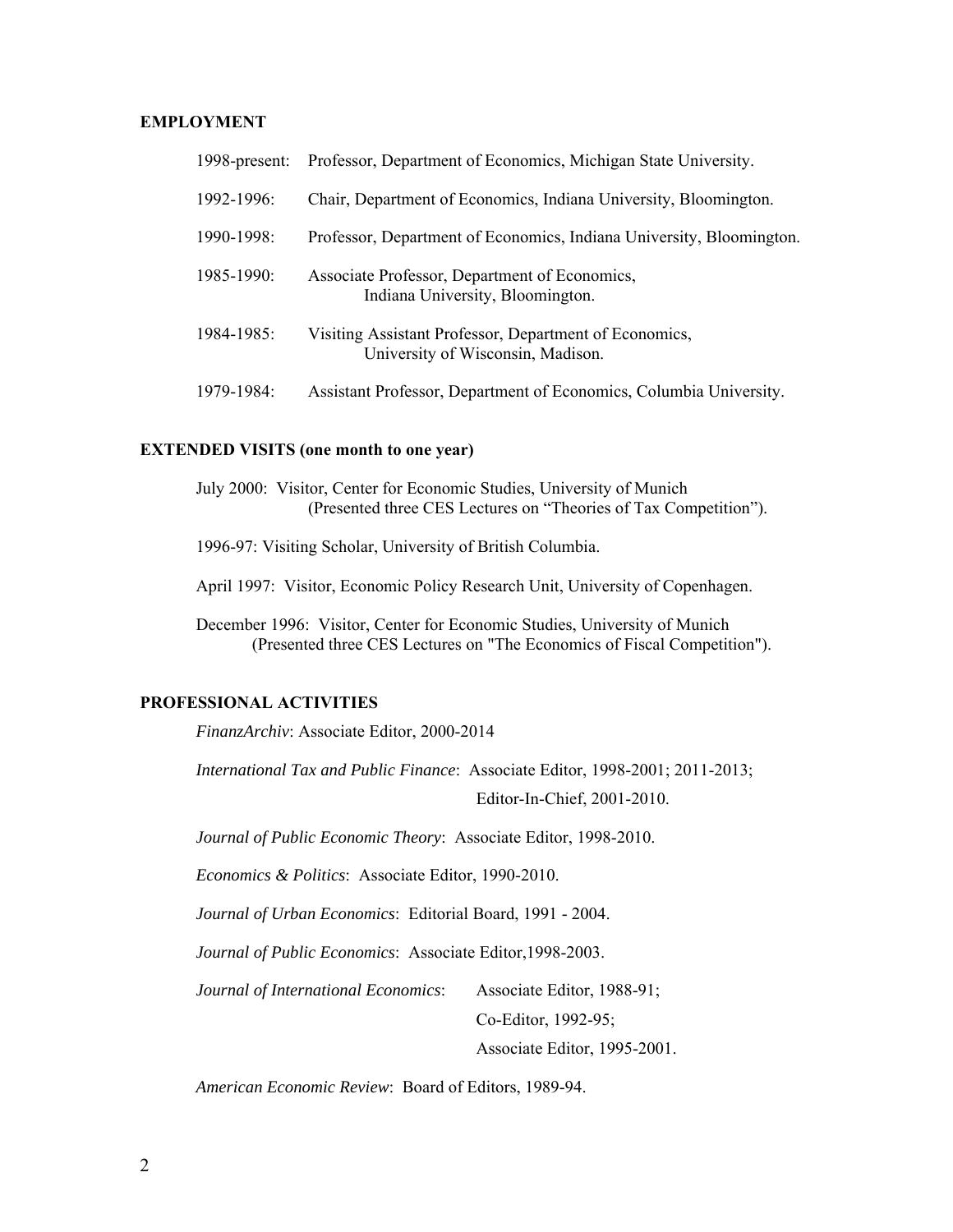Journal Refereeing (1990-present):

 *American Economic Review American Economic Journal: Economic Policy American Economic Journal: Macroeconomics American Political Science Review Annals of Regional Science Canadian Journal of Economics Economic Inquiry Economic Journal Economica Economics & Politics Economics Letters European Economic Review European Journal of Political Economy FinanzArchiv Fiscal Studies International Economic Review International Review of Economics and Finance International Tax and Public Finance Journal of Comparative Economics Journal of Economics Journal of Economic Behavior and Organization Journal of Environmental Economics and Management Journal of the European Economics Association Journal of Institutional and Theoretical Economics Journal of International Economics Journal of Law and Economics Journal of Law, Economics, and Organization Journal of Political Economy Journal of Public Economic Theory Journal of Public Economics Journal of Theoretical Politics Journal of Urban Economics National Tax Journal Public Finance Review Rand Journal of Economics Regional Science and Urban Economics Review of Economic Studies Scandinavian Journal of Economics Southern Journal of Economics World Bank Review* 

Member of the Program Committee for the 2014 Meeting of the Association of Public Economic Theory, Seattle, July 2014.

Executive Vice President of the International Institute of Public Finance, 2009-2011

CESifo Research Network Fellow.

International Research Fellow, Oxford University Centre for Business Taxation.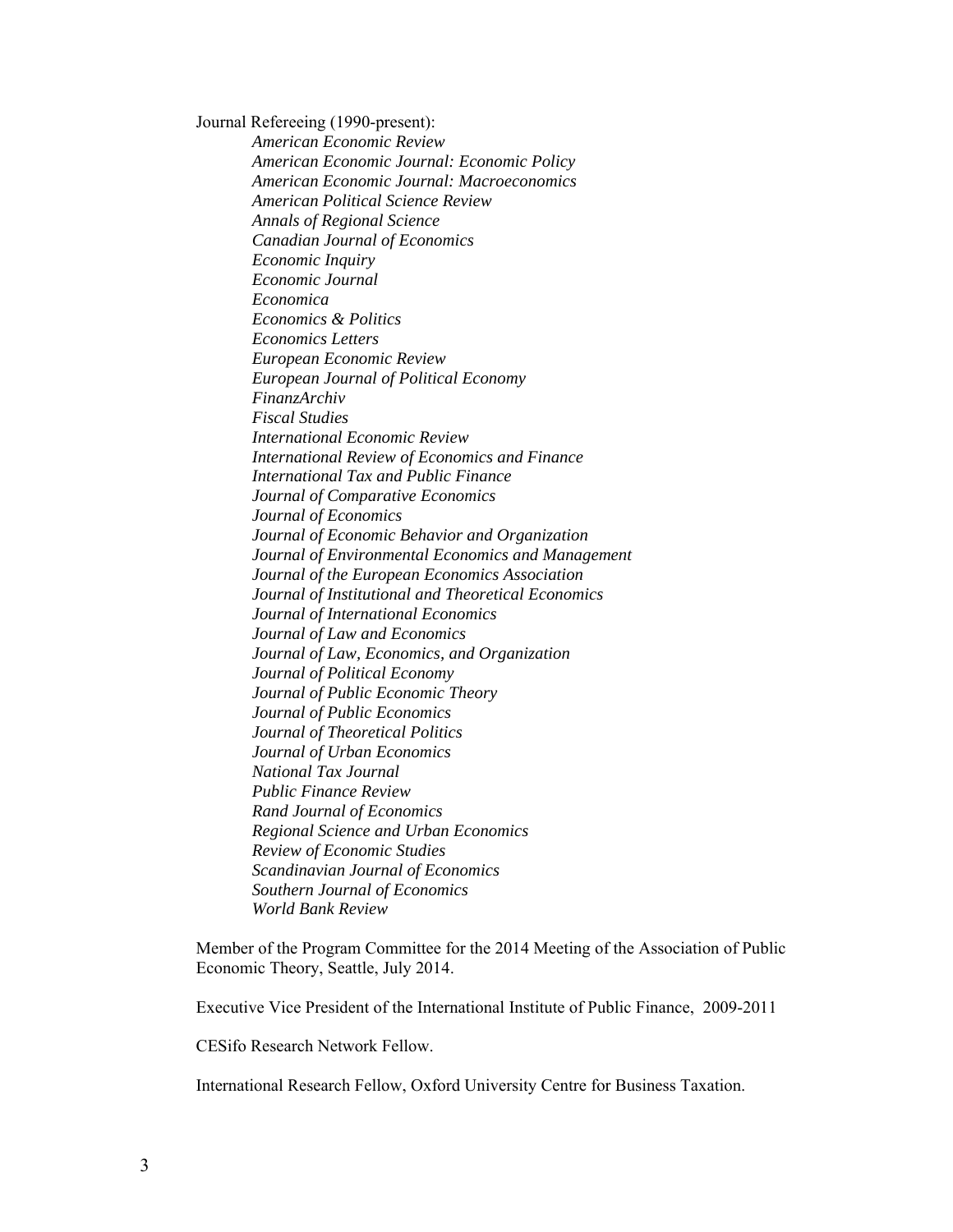Research Associate of the Center for Japan-U.S. Business and Economic Studies.

Chair of the Scientific Committee for the 2003 Congress of the International Institute of Public Finance, Milan, Italy.

Member of the Scientific Committee for the 1997 Congress of the International Institute of Public Finance.

Member of the Scientific Committee for the 2011 Congress of the International Institute of Public Finance.

Member of the Scientific Committee for the 2012 Congress of the International Institute of Public Finance.

#### **TEACHING (Indiana University and Michigan State University)**

| Undergraduate: | Intermediate Microeconomics         |
|----------------|-------------------------------------|
|                | International Trade                 |
|                | International Finance               |
|                | Public Finance: Survey              |
|                | Public Finance: Government Spending |
|                | Public Finance: Taxation            |
|                | Urban Economics                     |
| Graduate:      | International Trade                 |
|                | Microeconomic Theory                |
|                | Public Economics I                  |
|                | Public Economics II                 |
|                | Urban Public Economics              |

### **ARTICLES**

"The Effect of Potential Emigration on the Optimal Linear Income Tax," *Journal of Public Economics*, l4, 339-353 (1980). Reprinted in *Income Taxation and International Mobility*, edited by J.N. Bhagwati and J.D. Wilson, Cambridge, MA: M.I.T. Press, 97-112 (1989).

"The Optimal Public Employment Policy," *Journal of Public Economics*, 17, 24l-258 (1982).

- "Optimal Linear Income Taxation in the Presence of Emigration," *Journal of Public Economics*, 18, 363-379 (1982). Reprinted in *Income Taxation and International Mobility*, edited by J.N. Bhagwati and J.D. Wilson, Cambridge, MA: M.I.T. Press, 141-158 (1989).
- "Optimal Income Taxation and Migration: A World Welfare Point of View," *Journal of Public Economics*, l8, 38l-397 (1982). Reprinted in *Income Taxation and International Mobility*, edited by J.N. Bhagwati and J.D. Wilson, Cambridge, MA: M.I.T. Press, 201-219 (1989).
- "Optimal Road Capacity in the Presence of Unpriced Congestion," *Journal of Urban Economics*, l3, 337-357 (1983).

"The Excise Tax Effects of the Property Tax," *Journal of Public Economics*, 24, 309-329 (1984).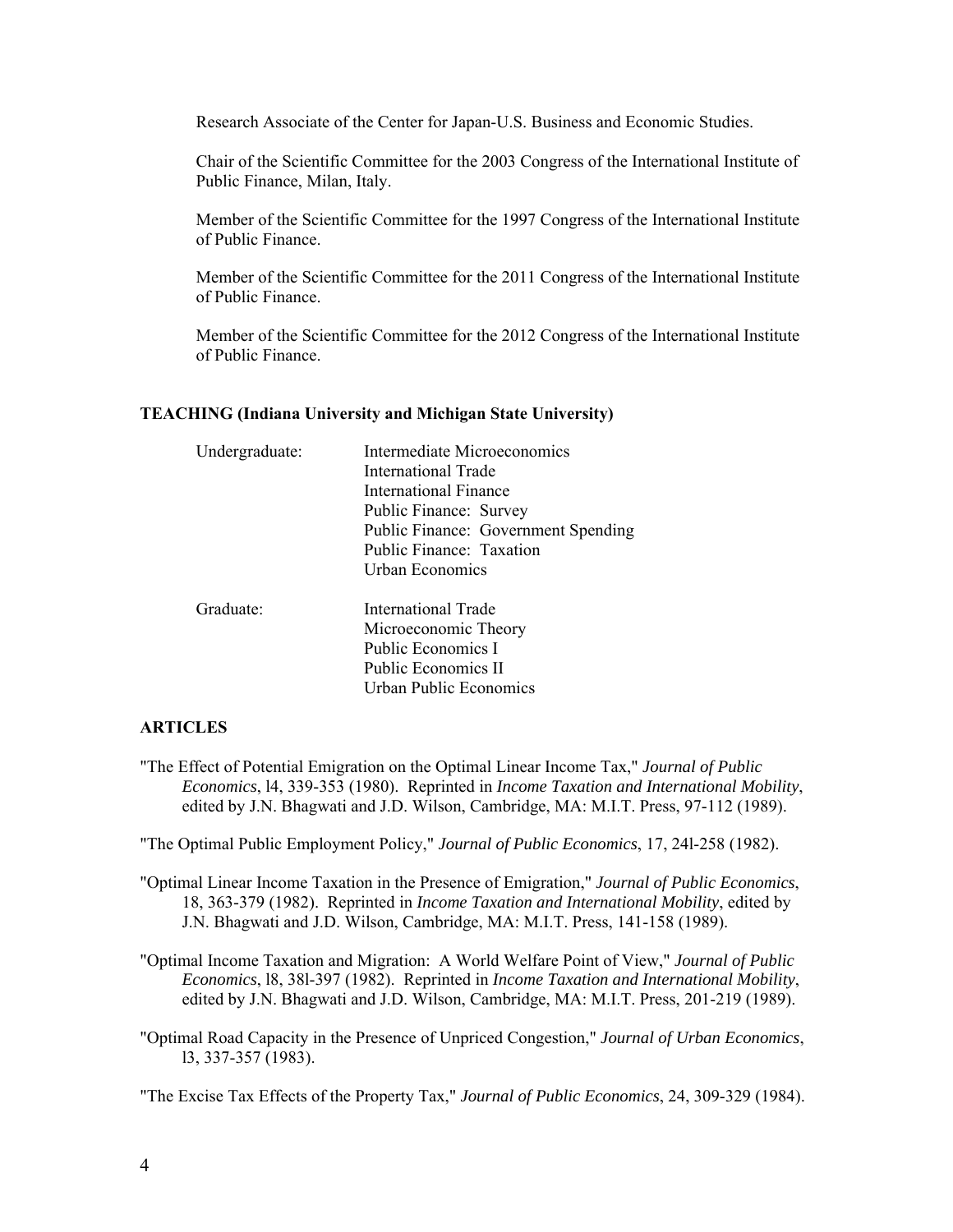- "Optimal Property Taxation in the Presence of Interregional Capital Mobility," *Journal of Urban Economics*, 18, 47-72 (1985).
- "A Theory of Interregional Tax Competition," *Journal of Urban Economics*, 19, 296-315 (1986).
- "Lobbying and Tariff Formation: A Deadweight Loss Consideration" (with Stanislaw Wellisz), *Journal of International Economics*, 20, 367-375 (1986).
- "An Examination of Multijurisdictional Corporate Income Taxation Under Formula Apportionment" (with Roger Gordon), *Econometrica*, 54, 1357-1373 (1986).
- "The Political Economy of Leviathan" (with Ronald Findlay), in *Economic Policy in Theory and Practice*, edited by A. Razin and E. Sadka, London: Macmillan Press, 289-304 (1987).
- "Trade in a Tiebout Economy," *American Economic Review*, 77, 431-441 (1987).
- "Trade, Capital Mobility and Tax Competition,"*Journal of Political Economy*, 95, 835-856 (1987).
- "Income Taxation in the Presence of International Personal Mobility: An Overview" (with Jagdish Bhagwati), in *Income Taxation and International Mobility*, edited by J.N. Bhagwati and J.D. Wilson, Cambridge, MA: M.I.T. Press, 3-39 (1989).
- "Measuring the Efficiency Cost of Taxing Risky Capital Income" (with Roger Gordon), *American Economic Review*, 79, 427-439 (1989).
- "An Optimal Tax Treatment of Leviathan," *Economics and Politics*, 1, 97-117 (1989).
- "On the Optimal Tax Base for Commodity Taxation," *American Economic Review*, 79, 1196- 1206 (1989).
- "The Optimal Taxation of Internationally Mobile Capital in an Efficiency Wage Model," in *Taxation in the Global Economy*, edited by A. Razin and J. Slemrod, Chicago: University of Chicago Press, 397-429 (1990).
- "Trade and the Distribution of Economic Well-Being in an Economy with Local Public Goods," *Journal of International Economics*, 29, 199-215 (1990).
- "Are Efficiency Improvements in Government Transfer Policies Self-Defeating in Political Equilibrium?" *Economics and Politics*, 2, 241-258 (1990).
- "Optimal Public Good Provision in the Ramsey Tax Model: A Generalization," *Economics Letters*, 35, 57-61 (1991).
- "Optimal Public Good Provision with Limited Lump-Sum Taxation," *American Economic Review*, 81, 153-166 (1991).
- "Theoretical Issues in Local Public Economics: An Overview" (with David E. Wildasin), *Regional Science and Urban Economics*, 21, 317-331 (1991).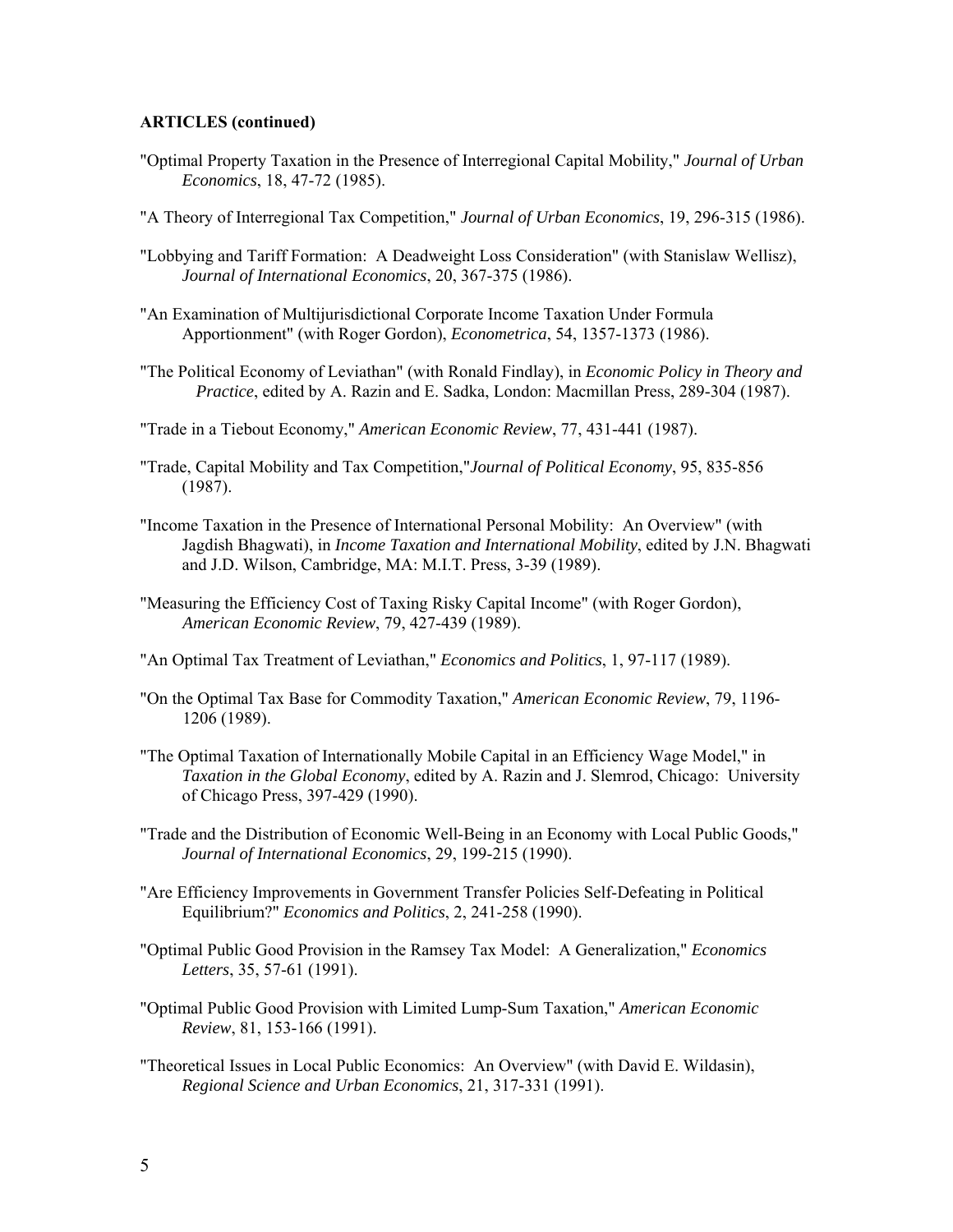- "Tax Competition with Two Tax Instruments" (with Sam Bucovetsky), *Regional Science and Urban Economics*, 21, 333-350 (1991).
- "Tax Competition with Interregional Differences in Factor Endowments," *Regional Science and Urban Economics*, 21, 423-451 (1991).
- "Optimal Income Taxation and International Personal Mobility," *American Economic Review*, *Papers and Proceedings*, 82, 191-196 (1992).
- "Politics and Trade Policy" (with Raymond Riezman), in *Modern Political Economy*, edited by J.S. Banks and E.A. Hanushek, Cambridge, England: Cambridge University Press, 145- 170 (1995).
- "Mobile Labor, Multiple Tax Instruments, and Tax Competition," *Journal of Urban Economics*, 38, 333-356 (1995).
- "Imperfect Mobility and Local Government Behavior in an Overlapping-Generations Model" (with David Wildasin), *Journal of Public Economics*, 60, 177-198 (1996).
- "Capital Mobility and Environmental Standards: Is There a Theoretical Basis for a Race to the Bottom?" in *Harmonization and Fair Trade*, edited by J. Bhagwati and R. Hudec, Cambridge, MA : M.I.T. Press, 395-427 (1996).
- "The Tax Treatment of Imperfectly Mobile Firms: Rent-Seeking, Rent-Protection, and Rent-Destruction," in *The Political Economy of Trade Policy: Essays in Honor of Jagdish Bhagwati*, edited by R. Feenstra, G. Grossman, and D. Irwin, Cambridge, MA: M.I.T. Press, 1996.
- "The Optimal Taxation of Interregionally Mobile Capital under Uncertainty" (with Soon Mok Chung), *Regional Science and Urban Economics*, 27, 475-496 (1997).
- "Political Reform and Trade Policy" (with Raymond Riezman), *Journal of International Economics*, 42, 67-90 (1997).
- "Property Taxation, Congestion, and Local Public Goods," *Journal of Public Economics*, 64, 207-217 (1997).
- "Income Redistribution with Well-Informed Local Governments" (with Horst Raff), *International Tax and Public Finance*, 4, 407-427 (1997).
- "Capital Mobility and Environmental Standards: Racing to the Bottom with Multiple Tax Instruments" (with Jinyoung Kim), *Japan and the World Economy*, 9, 537-551 (1997).
- "Imperfect Solutions to the Musical Suburbs Problem," in *Topics in Public Economics*, edited by D. Pines, E. Sadka, and I. Zilcha, Cambridge, England: Cambridge University Press, 1998.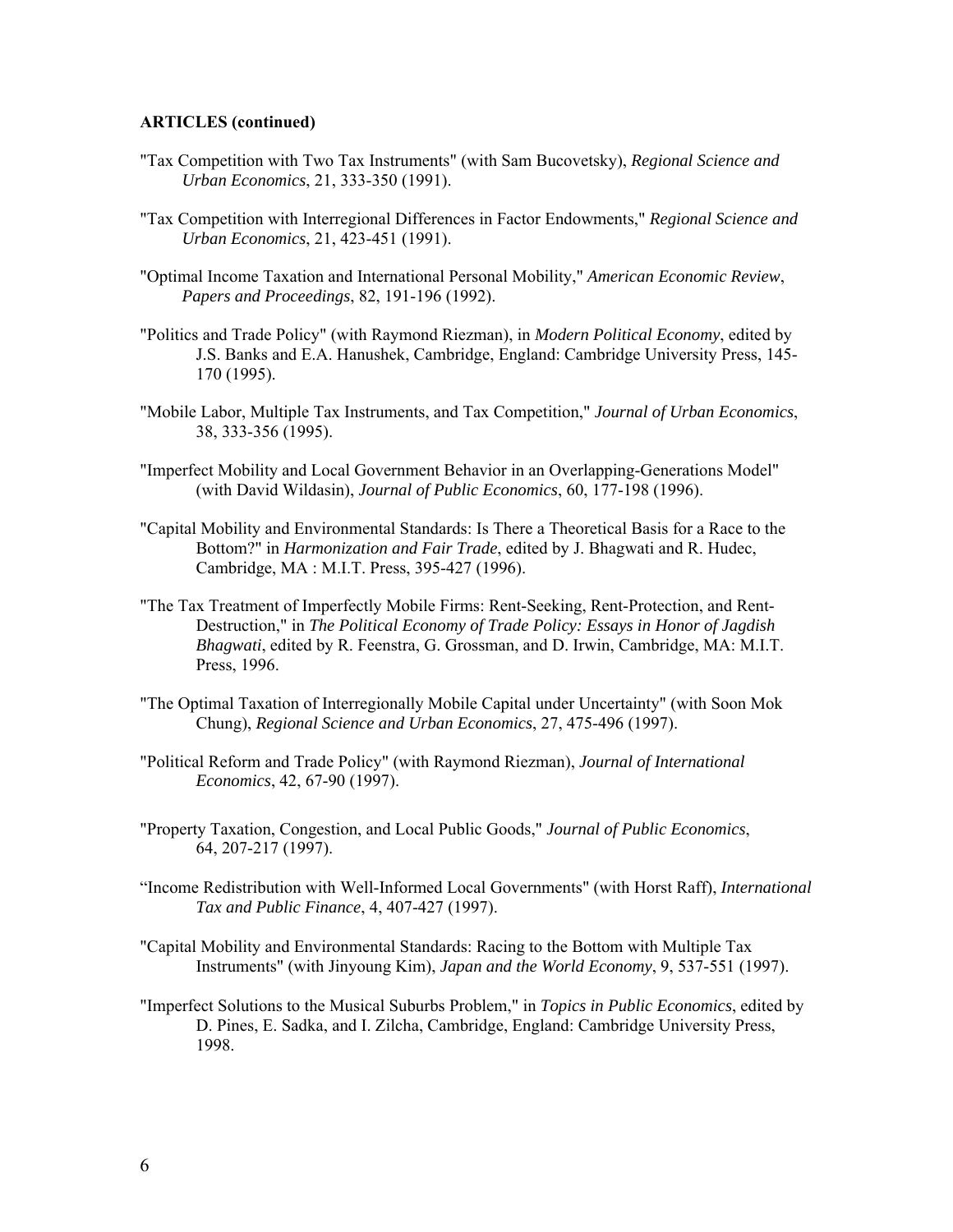- "Imperfectly Mobile Households and Durable Local Public Goods: Does the Capitalization Mechanism Work?" (with Philip Sprunger), *Journal of Urban Economics*, 44, 468-492 (1998)
- "Risky Local Tax Bases: Risk-Pooling vs. Rent-Capture" (with David Wildasin), *Journal of Public Economics*, 69, 229-247 (1998).

"Theories of Tax Competition," *National Tax Journal*, 52, 269-304 (1999).

- "Tax Competition and Trade Protection" (with Echard Janeba), *Finanzarchiv,* 56, 459-480 (2000).
- "The Efficiency Implications of Responsibility Center Management within State Universities," in *Incentive-Based Budgeting Systems in Public Universities*, edited by Douglas Priest, William Becker, Don Hossler, and Ed St. John, Cheltenham UK: Edward Elgar Publishing, LTD (2002).
- "Expenditure Competition" (with R. Gordon), *Journal of Public Economic Theory,* 5, 399-417 (2003).
- "The Property Tax: Competing Views and a Hybrid Theory," in *Public Finances and Public Policy in the New Century*, edited by Sijbren Cnossen and Hans-Werner Sinn, Cambridge: M.I.T. Press (2003).
- "Capital Tax Competition: Bane or Boon?" (with D. Wildasin), *Journal of Public Economics,* 88, 1065-1091 (2004).
- "Tiebout Competition versus Political Competition on a University Campus," in *Governing Academia*, edited by Ronald Ehrenberg, Cornell University Press (2005).
- "Welfare-Improving Competition for Mobile Capital," *Journal of Urban Economics* 57, 1-19 (2005).
- "Decentralization and International Tax Competition" (with E. Janeba), *Journal of Public Economics* 89, 1211-1229 (2005).
- "Tax Competition with and without Preferential Treatment of a Highly-Mobile Tax Base," in *The Challenges of Tax Reform in a Global Economy*, edited by James Alm, Jorge Martinez-Vazquez, and Mark Rider, Springer (2005).
- "Tax Evasion as an Optimal Tax Device" (with C. Davidson and L. Martin), *Economics Letters* 86, 285-290 (2005).
- "Property and Land Taxation," in *A Companion to Urban Economics*, edited by Richard Arnott, Blackwell Professional Publishing (2006).
- "Tax Competition in a Federal Setting," in *Handbook on Fiscal Federalism*, edited by G. Brosio and E. Ahmad, Edward Elgar (2006).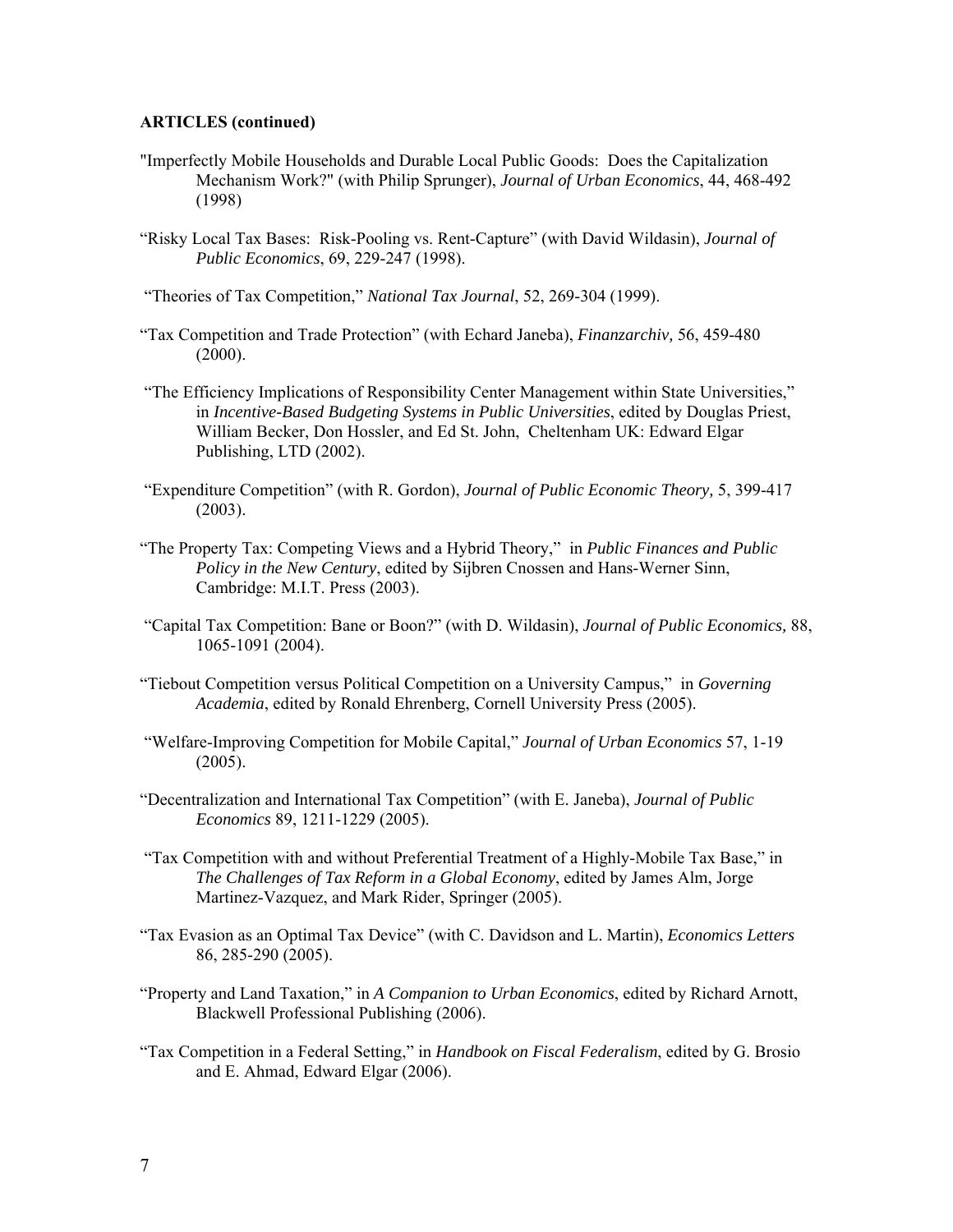- "Efficient Black Markets?" (with C. Davidson and L. Martin), *Journal of Public Economics* 91, 1575-1590 (2007).
- "The Welfare State vs. the Common Labor Market: Which to Dismantle?", *CESifo Economic Studies* 53, 618-636 (2007).
- "A Voluntary Brain-Drain Tax," *Journal of Public Economics* 92, 2385-2391 (2008).
- "Tax Evasion and the Optimal Tax Treatment of Foreign-Source Income" (with Xiwen Fan), *Asia-Pacific Journal of Accounting & Economics* 15, 205-222 (2008).
- "Taxing the Brain Drain: A Reassessment of the Bhagwati Proposal," in *Trade, Globalization and Poverty*, edited by Elias Dinopoulos, Pravin Krishna, Arvind Panagariya, and Karyiu Wong, Routledge (2008).
- "Income Taxation and Skilled Migration: The Analytical Issues," in *Skilled Immigration Today: Prospects, Problems, and Policies*, edited by Jagdish Bhagwati and Gordon Hanson, Oxford University Press (2009).
- "Tax Competition with Parasitic Tax Havens (with Joel Slemrod), *Journal of Public Economics*  93, 1261-1270 (2009).
- "Why do Most Countries Set High Tax Rates on Capital?" (with Nicolas Marceau and Steeve Mongrain), *Journal of International Economics* 80, 249-259 (2010).
- "Brain-Drain Taxes for Non-Benevolent Governments," *Journal of Development Economics* 95, 68-76 (2011).
- "Tax Policy and the Missing Middle: Optimal Tax Remittance with Firm-Level Administrative Costs" (with Dhammika Dharmapala and Joel Slemrod), *Journal of Public Economics*  95, 1036-1047 (2011).
- "Optimal Fiscal Federalism in the Presence of Tax Competition" (with Eckhard Janeba), *Journal of Public Economics* 95, 1302-1311 (2011).
- "Should Remittances Be Taxed or Subsidized?" *International Tax and Public Finance* 19, 539- 553 (2012).
- "Taxing Multinationals in a World with International Mergers and Acquisitions: Should the Home Country Exempt Foreign Income?" In Masahiko Aoki, Timur Kuran, and Gérard Roland (Eds.), *Approaches to the Evolving World Economy: The Proceedings of the 16<sup>th</sup> World Congress of the International Economic Association, Volume 1: Institutions and Patterns of Economic Development,* Palgrave Macmillan (2012).
- "Using Trade Policy to Influence Firm Location" (with Nathaniel Cook), *Economics Letters* 119, 45-47 (2013).

"Tax Havens in a World of Competing Countries," CESifo DICE Report 12 (4), 32-39 (2014).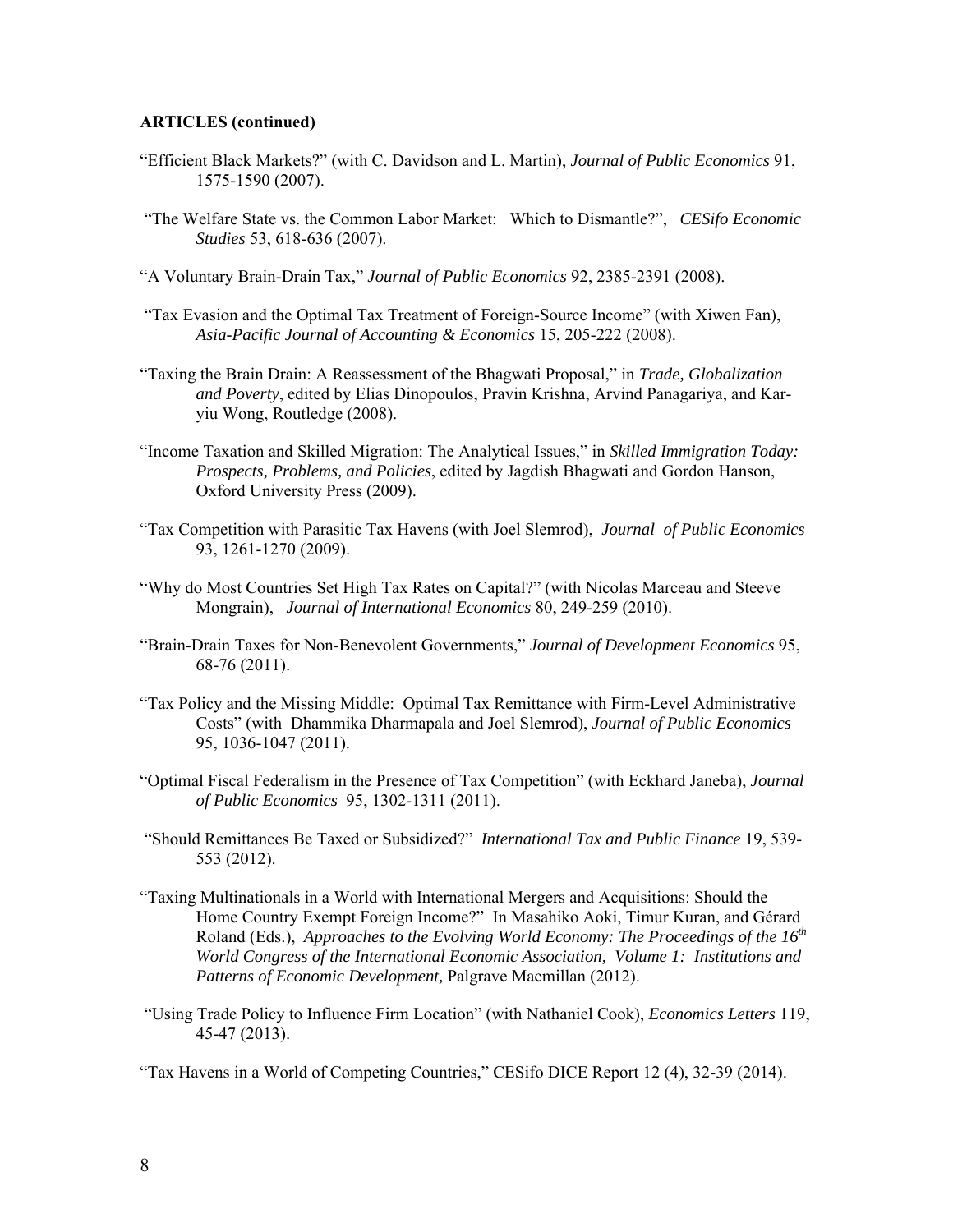- "Tax Competition in a Federal Setting," in *Handbook of Multilevel Finance*, edited by Ehtisham Ahmad and Giorgio Brosio, Edward Elgar Publishing (2015).
- "Competitive Income Taxation with Migration," in *Taxation and Migration,* edited by Reuven Avi Yonah and Joel Slemrod, Kluwer (2015).
- "Free-Trade Agreements in a Model of Trade, Migration and Politics" (with Ilkay Yilmaz), *Frontiers of Economics in China* 13, Special Issue in Honor of Richard A. Brecher, pp. 15-31 ( 2018).
- "Tax Competition with Heterogeneous Capital Mobility" (with Steeve Mongrain), *Journal of Public Economics* 167, pp. 177-189 (2018).

## **EDITED BOOKS AND JOURNALS**

- *Income Taxation and International Personal Mobility*, edited with Jagdish Bhagwati, Cambridge, MA: M.I.T. Press (1989).
- *Theoretical Issues in Local Public Economics*, special issue of *Regional Science and Urban Economics*, 21, edited with David Wildasin (1991).

#### **BOOK REVIEWS AND COMMENTS**

- *Regional Science and Urban Economics*, 20, 575-582 (1990). Review of: *Urban Economic Theory: Land Use and City Size*, by Masahisa Fujita, Cambridge, England: Cambridge University Press (1989).
- *Journal of Policy Analysis and Management*, 12, 152-155 (1993). Comment on: "Interstate Tax Competition After TRA86," by Ann Case.
- *Regional Science and Urban Economics*. Review of: Taxes, Public Goods and Urban Economics: The Selected Essays of Peter Mieszkowski, by Peter Mieszkowski, Edward Elgar, Northampton, MA (1999).
- *Economica*. Review of: Theory of Public Finance in a Federal State, by Dietmar Wellisch, Cambridge University Press (2000).
- Comment on "Corporate Taxation and International Competition," by James Hines, in *Taxing Corporate Income in the 21st Century,* edited by Alan Auerbach, James R. Hines Jr., and Joel Slemrod, Cambridge University Press (2007).
- *National Tax Journal* 63, 175-185 (2010). Review of : *The Theory of Taxation and Public Economics*, by Louis Kaplow, Princeton: Princeton University Press (2008).